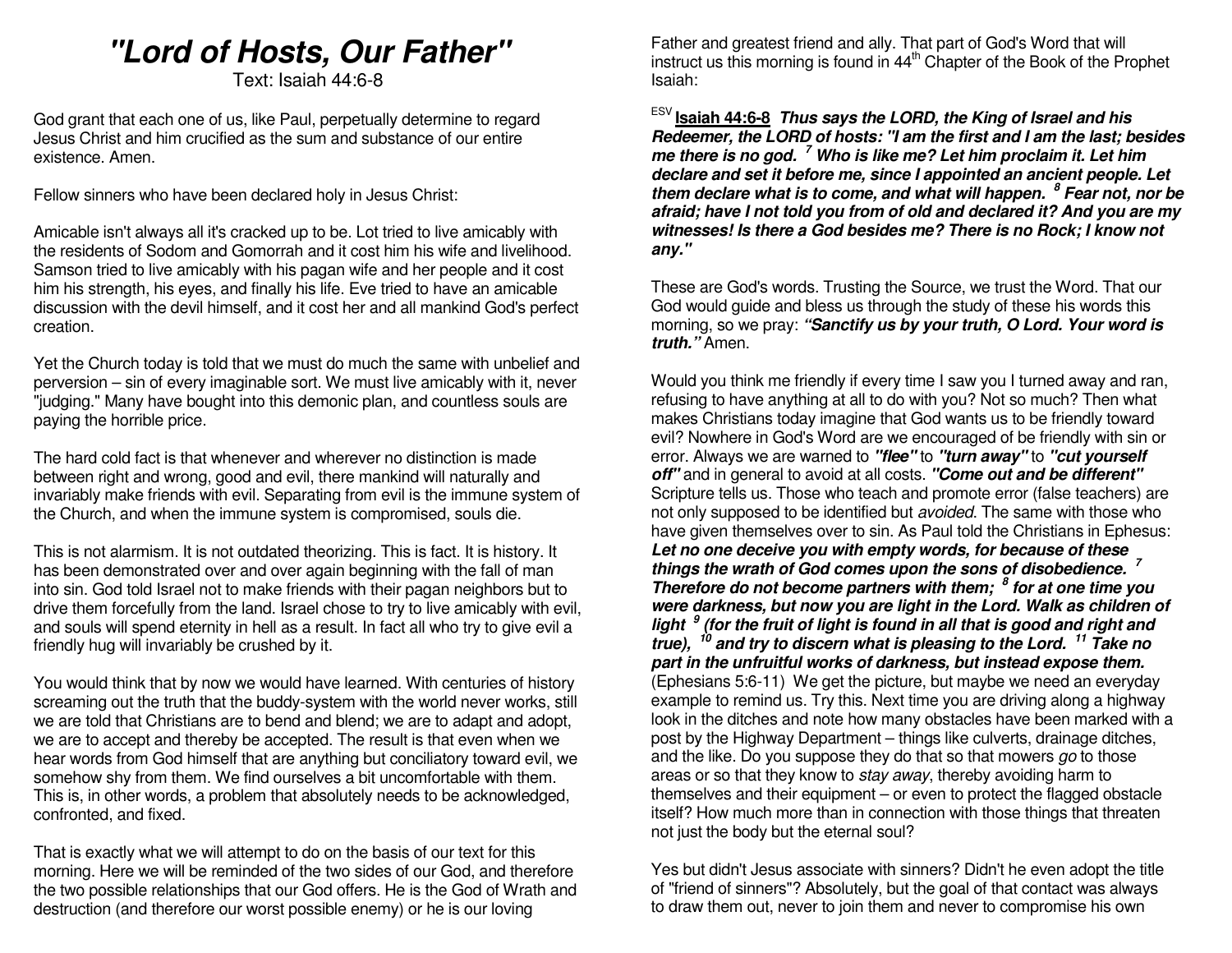perfect understanding of right and wrong. His goal was always to untangle the sinner from the net of his sin and unbelief.

In fact do you want to guess which word is never used anywhere in Scripture? "Compromise." Not once in any of the dozen or so English translations that I checked. Nowhere. Ever. And yet that is the sacred mantra repeated over and over again by our perverse society – almost to the point that you and I are made to feel guilty and evil if we do not compromise in the things that God's Word tells us are true and sacred and right.

Hear this well: there can be no compromise with evil, no negotiation with sin, no truce or peace pact with what is false. To compromise with evil is to lose – always and only. To yield in what is right is to do wrong – to sin.

Obviously we ought to be taking our cues or guidance from God in these things, rather than from the unbelieving world. God obviously has a better handle on this sort of thing than does, say, that part of his creation that rejects his very existence. So it is that God himself in our text first draws a picture of himself that is grossly at odds with the caricatures drawn by the world around us. In case you missed it during the first reading of our text, we'll go back and take a closer look.

In the first verse of our text God refers to himself as **"the LORD of hosts."** You will recall that the word "lord" has a variety of meanings in the Bible – everything from "master" or "boss" to "God." Yet whenever you see LORD (all capital letters) what you are reading is the personal name that God himself used to identify himself. This is the great "I Am" by which he told Moses to identify him to Pharaoh. Jesus associated himself with this same personal name in John 8 when he said, **"Before Abraham was, I am."** That's undoubtedly also why the Jews reacted so strongly to that statement. They knew that Jesus was thereby identifying himself as the one true God of Israel.

That is the word used in the first verse of our text when God refers to himself as **"the LORD of hosts."** He is calling himself thereby the one and only God – the only God that truly exists. Yet the greater challenge here is to remember what **"hosts"** really means. Most, when asked, think of "heavenly hosts" or angels. Sort of, but that "host" is not made up of the flowery, passive, cherubic creatures portrayed in books and movies. Picture not weak, chubby-faced harp players but unimaginably powerful creature outfitted for war. In fact the term would better be translated "the God of War" or "the Lord of the Angel Armies." **"Hosts"** actually refers to legions gathered for war and it is a martial, intimidating term.

Why would God choose to use such a term here? Why would he not use a more pacific term like "LORD of mercy" or "LORD provider"? Because here he is speaking to evil – the sins of idolatry and unbelief, and to the promoters or teachers of that which God hates. God is never gentle or compassionate

when dealing with such things. How could he be? How could the God who truly knows all things ever deal gently or yieldingly with that which he knows full well is not only wrong, but carries the power to destroy eternally the souls of those he cherishes? While idols exist only in the mind of man, the sin of idolatry is both real and deadly. While idols are fabrications of Satan, the devil uses them to tear down and destroy anything and everything that is good and divine – everything that is cherished by God. That means he also seeks your soul and your eternal destruction. When God here used the term **"the LORD of hosts"** he clearly meant to convey exactly how he feels about sin and those who promote evil. Their end will certainly be eternal destruction. This is the first picture or aspect of God in our text – the "God of the angel armies" picture, the God who hates sin and evil in every conceivable form.

We miss or overlook this sort of truth often in Scripture, don't we, even in connection with Jesus? Mankind today draws their picture of our Savior very selectively. They focus on the Jesus drawing in the dirt and refusing to condemn to death the woman caught in adultery. They refuse to include the Jesus who also then told the woman to **"go and sin no more."** They ignore the Jesus who violently drove the money-changers from the temple. While Jesus did deal patiently and lovingly with souls caught up in sin (always with the goal of extracting them) he reserved some of his most strident words of condemnation for the religious leaders who taught the people error, most notably to base their hope for heaven on workrighteousness. With the scribes and Pharisees there was no compromise, no words of conciliation or appeasement. Read through Matthew 23 and you will be left with not a shred of doubt.

You and I need to learn from this. We need to learn that compromise with sin and evil will always result in further sin and eventually the loss of saving faith itself. As soon as the lines that sharply divide good and evil are blurred, man will naturally choose evil. Like so much excrement, there is no clean, acceptable side of sin.

And yet just as unbelievers (and indeed our old Adam) are right to quake in abject fear at the Supreme Omnipotent Being that describes himself as **"the LORD of War,"** so also the child of God now finds in those words incredible comfort, peace, and hope – because of the other picture that God draws of himself. The **"LORD of War"** is the one, true God, but this is our God, our Father. This is the one who revealed himself to us not only as the one who hates evil, but the one who loved us so much that he determined to rectify our tragic mistakes by punishing his own dear Son in our place – as our Substitute. He is indeed **"the LORD of War,"** but he is our LORD of War. Because of what his Son has done for us, he does not now wield his unimaginable power *against* us; he uses it for us.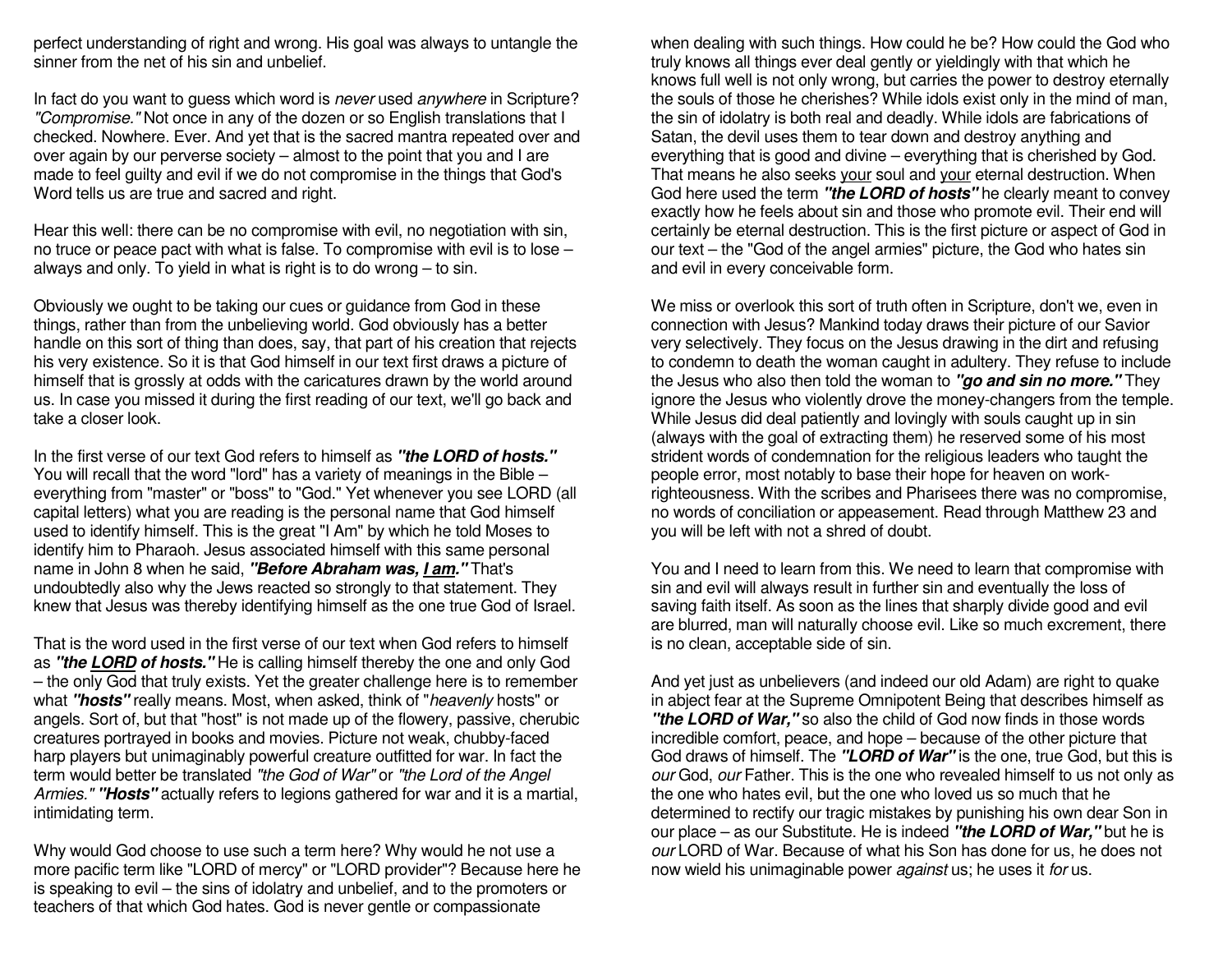In our text God does describe himself as **"the LORD of War"** and includes harsh, unyielding words for those who give themselves over to sin and the worship of anything but him alone, but then he goes on to say, **"Fear not, nor be afraid."** After such a powerful condemnation, how can he then say, **"Fear not"**? A good rule of thumb here and elsewhere in Scripture is to "follow the eyes." Identify the target audience that God is addressing (where his gaze is directed) and you will immediately notice a profound difference in both his tone and in his message.

God's enemies have everything to fear; his children have nothing to fear. In fact it is even more profound than that. The very power and pure sense of justice that once so terrified us now gives us unimaginable comfort and security. This is true because we now know that the power that once terrified us on account of our sin now comforts and protects us because Jesus Christ, his Son, has restored our relationship. Our sins, one and all, have been forgiven by our God. The fact that he now sees us as holy and righteous means that he bears no animosity toward us. His awesome power is not now directed against us, it is directed toward anything and everything that threatens us.

That's also why in our text, when our God shifted from the stern look of righteous anger to the conciliatory **"fear not, nor be afraid"** it was because his gaze shifted to that ever-present remnant of believers who still looked for and trusted in the promise of a Savior. Those are the ones – the only ones – who had no cause to fear, no cause to shrink back in terror from the LORD of War.

Those same words of comfort and peace are repeated to you and to all who trust Jesus for the full payment of their sin debt. Also now in the New Testament we are reminded that **"There is therefore now no condemnation to those who are in Christ Jesus."** This is the promise of the one true God, our Father. His gaze, directed upon you now, holds no animosity, for you are holy and sinless in his sight – a gift given to you by the suffering and death of Jesus Christ as your Savior. Once the unimaginable power of Almighty God held terror for you. Now it is and should be your greatest source of comfort and assurance. Almighty God, the all-powerful Lord of War, is your Father, your protector, your **"redeemer."** Amen.

### **Scripture Readings**

ESV **Romans 8:18-27** For I consider that the sufferings of this presenttime are not worth comparing with the glory that is to be revealed to us.  $19$  For the creation waits with eager longing for the revealing of the sons of God. <sup>20</sup> For the creation was subjected to futility, not willingly, but because of him who subjected it, in hope  $21$  that the creation itself will be set free from its bondage to corruption and obtain the freedom of the glory of the children of God. <sup>22</sup> For we know that the whole creation has been groaning together in the pains of childbirth until now. <sup>23</sup> And not only the creation, but we ourselves, who have the firstfruits of the Spirit, groan inwardly as we wait eagerly for adoption as sons, the redemption of our bodies. <sup>24</sup> For in this hope we were saved. Now hope that is seen is not hope. For who hopes for what he sees? <sup>25</sup> But if we hope for what we do not see, we wait for it with patience. <sup>26</sup> | Likewise the Spirit helps us in our weakness. For we do not know what to pray for as we ought, but the Spirit himself intercedes for us with groanings too deep for words. <sup>27</sup> And he who searches hearts knows what is the mind of the Spirit, because the Spirit intercedes for the saints according to the will of God.

ESV **Matthew 13:24-30, 36-43** He put another parable before them, saying, "The kingdom of heaven may be compared to a man who sowed good seed in his field,  $25$  but while his men were sleeping, his enemy came and sowed weeds among the wheat and went away. <sup>26</sup> So when the plants came up and bore grain, then the weeds appeared also.  $27$  And the servants of the master of the house came and said to him, 'Master, did you not sow good seed in your field? How then does it have weeds?' <sup>28</sup> He said to them, 'An enemy has done this.' So the servants said to him, 'Then do you want us to go and gather them?' <sup>29</sup> But he said, 'No, lest in gathering the weeds you root up the wheat along with them. <sup>30</sup> Let both grow together until the harvest, and at harvest time I will tell the reapers, Gather the weeds first and bind them in bundles to be burned, but gather the wheat into my barn."  $36 \text{ T}$  Then he left the crowds and went into the house. And his disciples came to him, saying, "Explain to us the parable of the weeds of the field."  $37$  He answered, "The one who sows the good seed is the Son of Man.  $38$  The field is the world, and the good seed is the sons of the kingdom. The weeds are the sons of the evil one, <sup>39</sup> and the enemy who sowed them is the devil. The harvest is the close of the age, and the reapers are angels.  $40$  Just as the weeds are gathered and burned with fire, so will it be at the close of the age.  $41$  The Son of Man will send his angels, and they will gather out of his kingdom all causes of sin and all law-breakers, <sup>42</sup> and throw them into the fiery furnace. In that place there will be weeping and gnashing of teeth.  $43$  Then the righteous will shine like the sun in the kingdom of their Father. He who has ears, let him hear.